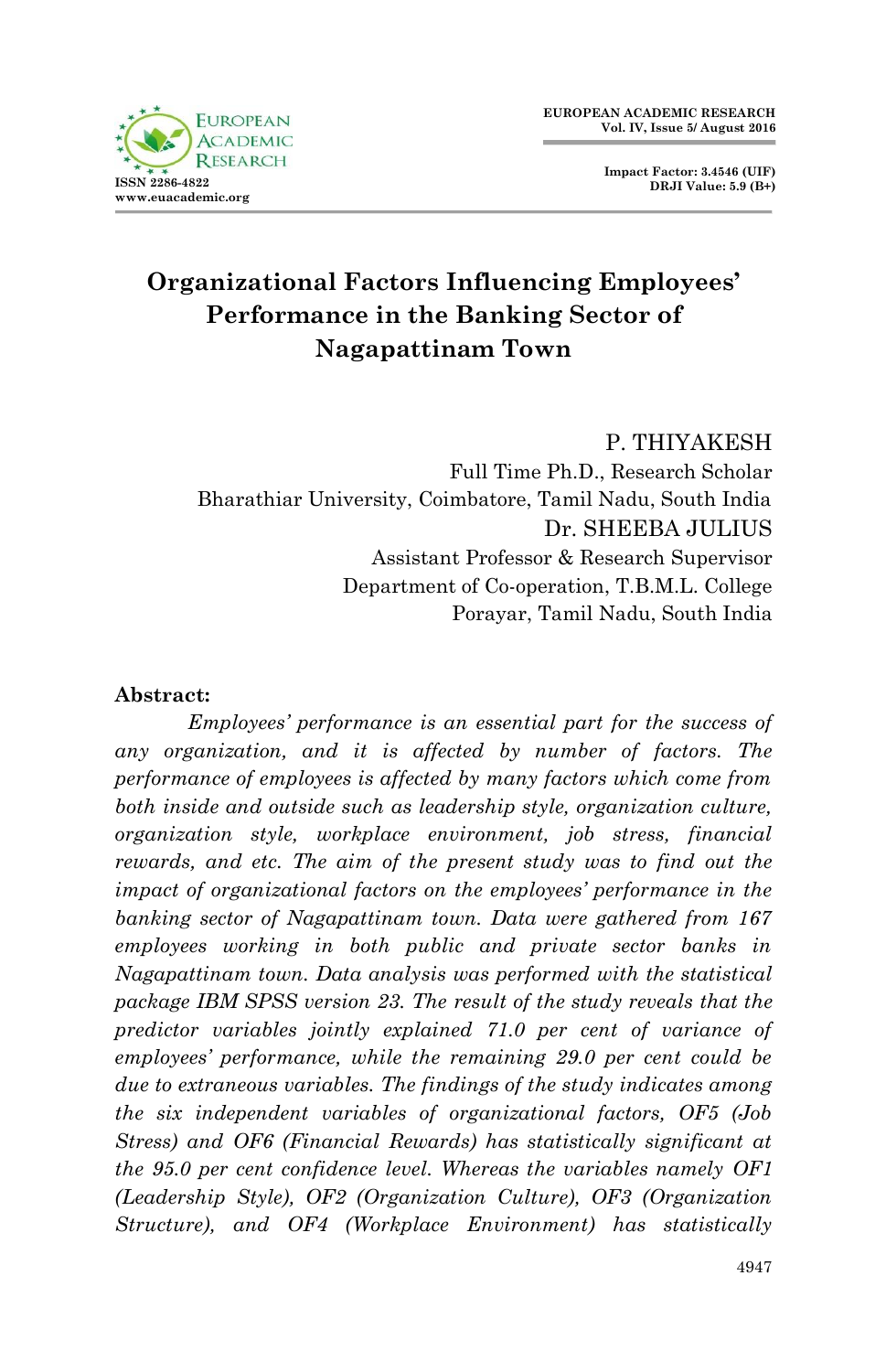*insignificant and fail to predict the employees' performance. The study suggested that when an opportunity and flexible work design are given to the employees to advance in their field of work, it will enhance their performance. The main limitation of the study is that it was conducted in banking sectors located in Nagapattinam town, therefore it may not reflex truly for the whole banking sectors in Nagapattinam district. Further research could conduct a survey for the whole Nagapattinam district, it will increase reliability.*

**Key words:** Organizational factors, leadership style, organization culture, organization structure, workplace environment, job stress, financial rewards, job performance, employee performance, organizational performance.

# **INTRODUCTION**

The role of work has changed throughout the world due to economic conditions and social demands. Originally, work was a matter of necessity and survival. Throughout the year, the role of "work" has evolved and the composition of the workforce has changed. Today, work is a necessity but it should be a source of personal satisfaction as well. One of the vehicles to help provide attainment of personal and professional goals are work-life benefits and programs which also helps to assess the behaviour of an individual.

When it comes to behaviour at work, most people with right attitude tends to think that pushing their all, is the way to go. One may have very good behaviour at work and strive hard to increase your efficiency but if you do not know when to say stop, you will soon see your productivity drop.

Employees' performance is affected by various factors at work place. It is defined as the way to perform the job tasks according to the prescribed job description. Performance is the art to complete the task within the defined boundaries. There are various factors that affect the employees' performance. The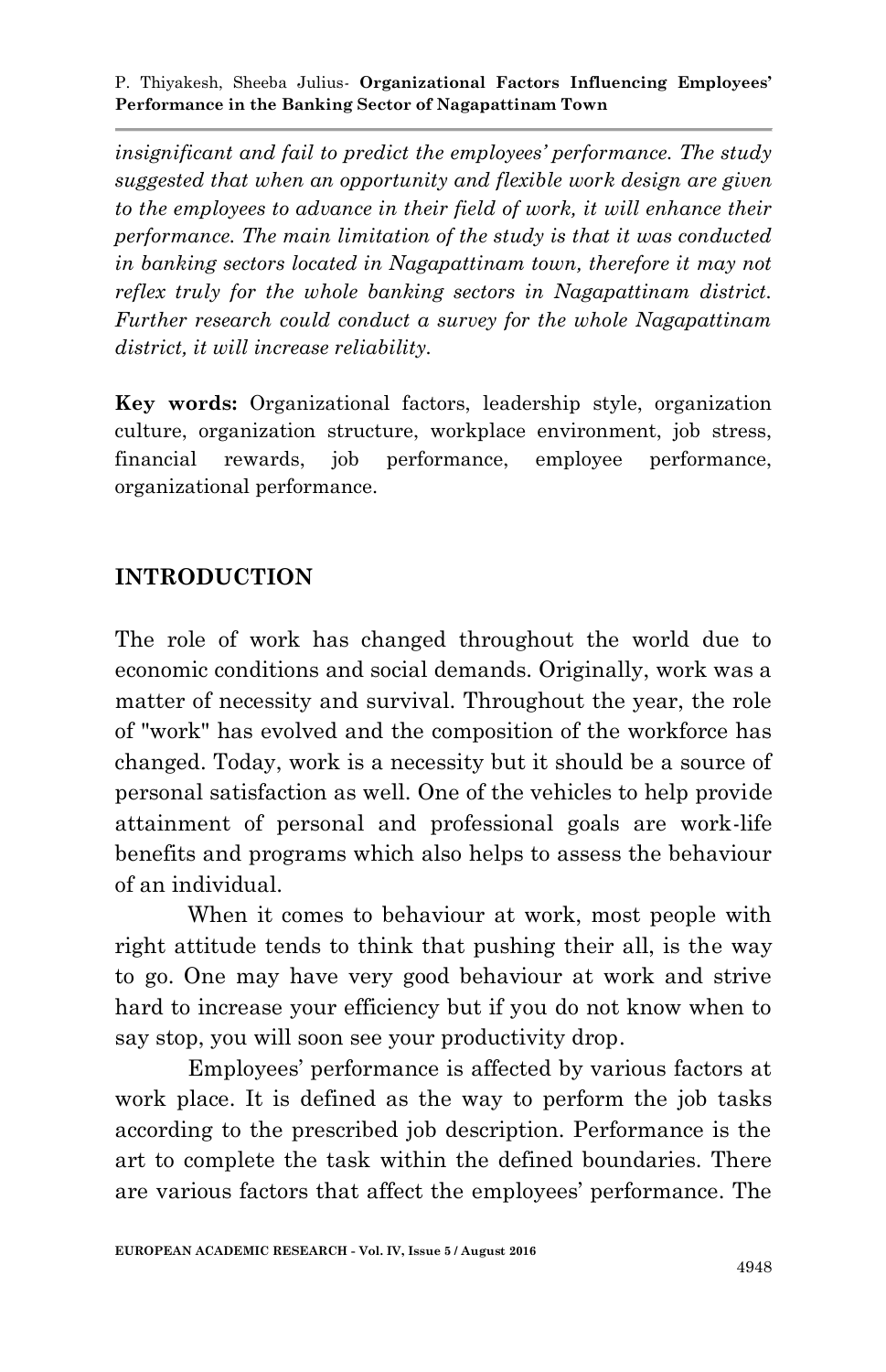aim of the study is to find out the variables which are highly affecting the employees' performance in banking sector.

The problem statement is about organizational factors influencing the performance of employees at work place in the scenario of Nagapattinam town. This study will focus on the banking sector to know about their performance and organizational factors affecting them. The variables that are determined to influence the performance at work place include leadership style, organization culture, organization structure, workplace environment, job stress, and financial rewards. These variables are described in different studies that influence the employees' performance at work place. This study will find out the impact of organizational factors include leadership style, organization culture, organization structure, workplace environment, job stress, and financial rewards on the employees' performance in the banking sector of Nagapattinam town. It will also highlight how these variables influence the performance either positive or negative. Although the positive influences have been seen through the literature review, this study will determine them again.

The aim of the present study is to find out the relationship among independent variables and dependent variable. The dependent variable is employees' performance and independent variables are leadership style, organization culture, organization structure, workplace environment, job stress, and financial rewards. This study is quantitative in nature and data will be collected by questionnaire by 167 employees from banking sector of Nagapattinam town. For analysis, this study will use SPSS software by the application of frequency and multiple regression analysis.

# **1.1 Research Objectives**

This research is to identify, measure organizational factors influencing employees' performance and determine the relationship among them.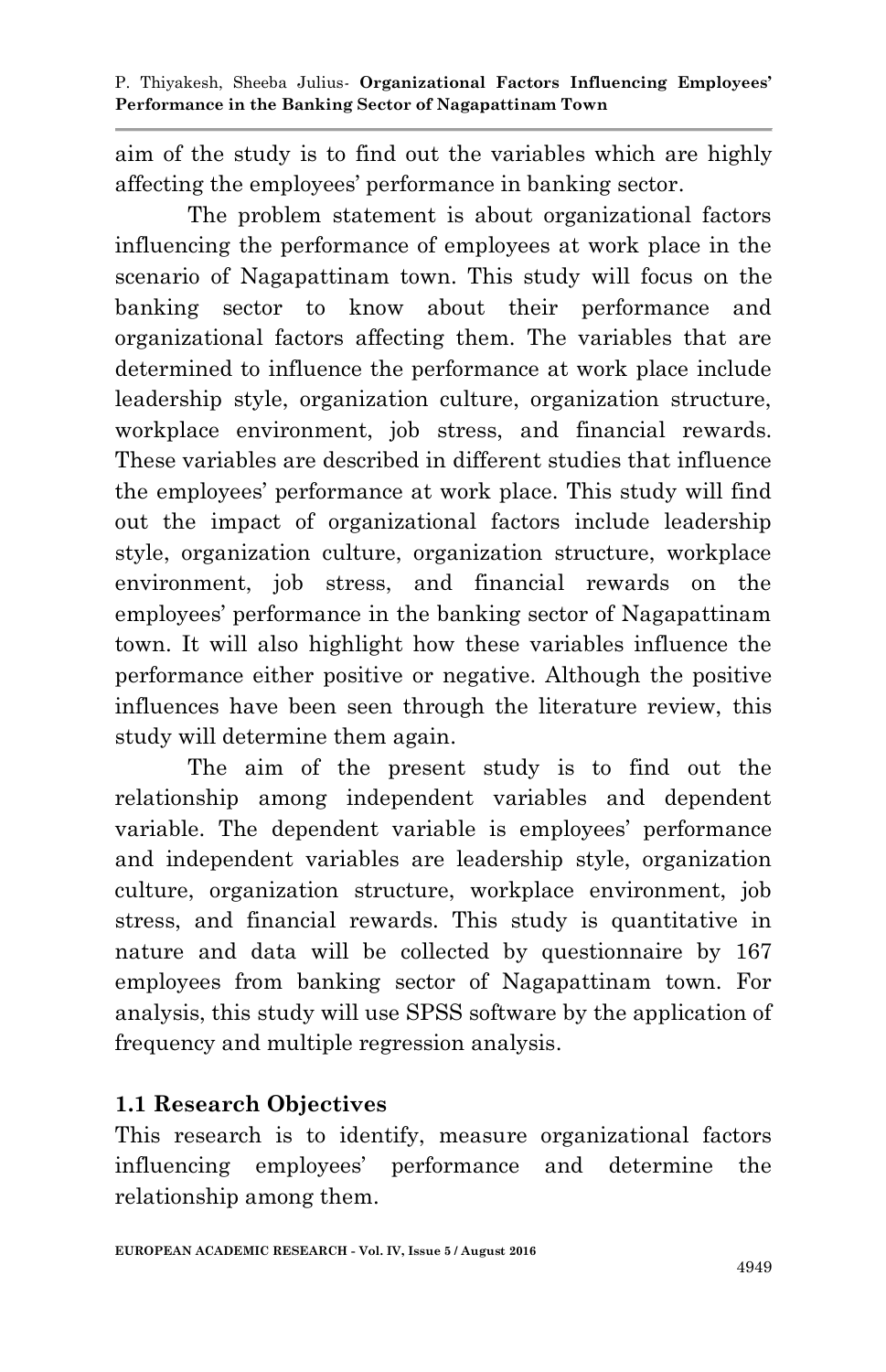*The objectives of the research are:*

- To identify the influencing factors of employees' performance towards their job.
- To analyze the impact of organizational factors on employees' performance in the banking sector of Nagapattinam town.

# **1.2 Review of Literature**

Kalyani (2006) have evaluated four organizational factors that could have impact on the perceived job performance namely leadership style, organization structure, organization culture and performance evaluation. The result of the study indicates that all the independent variables were positively and significantly correlated to the perceived job performance. Regression result shows that the independent variables on the perceived job performance showed that leadership style, organization structure, and performance evaluation are strong predictors of perceived job performance while organization culture variable is excluded from the model.

Luarn & Huang (2009) have investigated the factors that influence government employee performance via information systems. The result of the study indicates that three factors affect government employee's performance are task-technology fit, computer self-efficiency, and utilization. Among the three factor Luarn & Huang was found that the utilization have the greatest positive effect on performance.

Chandrasekar (2011) have examined the impact on organizational performance on workplace environment variable includes poorly designed workstations, unsuitable furniture, lack of ventilation, inappropriate lighting, excessive noise, insufficient safety measure and lack of personal protective equipment. Study found that the people working in such environment are prone to occupational disease and its impact on employees' performance. Thus productivity is decreased due to the workplace environment. It is the quality of the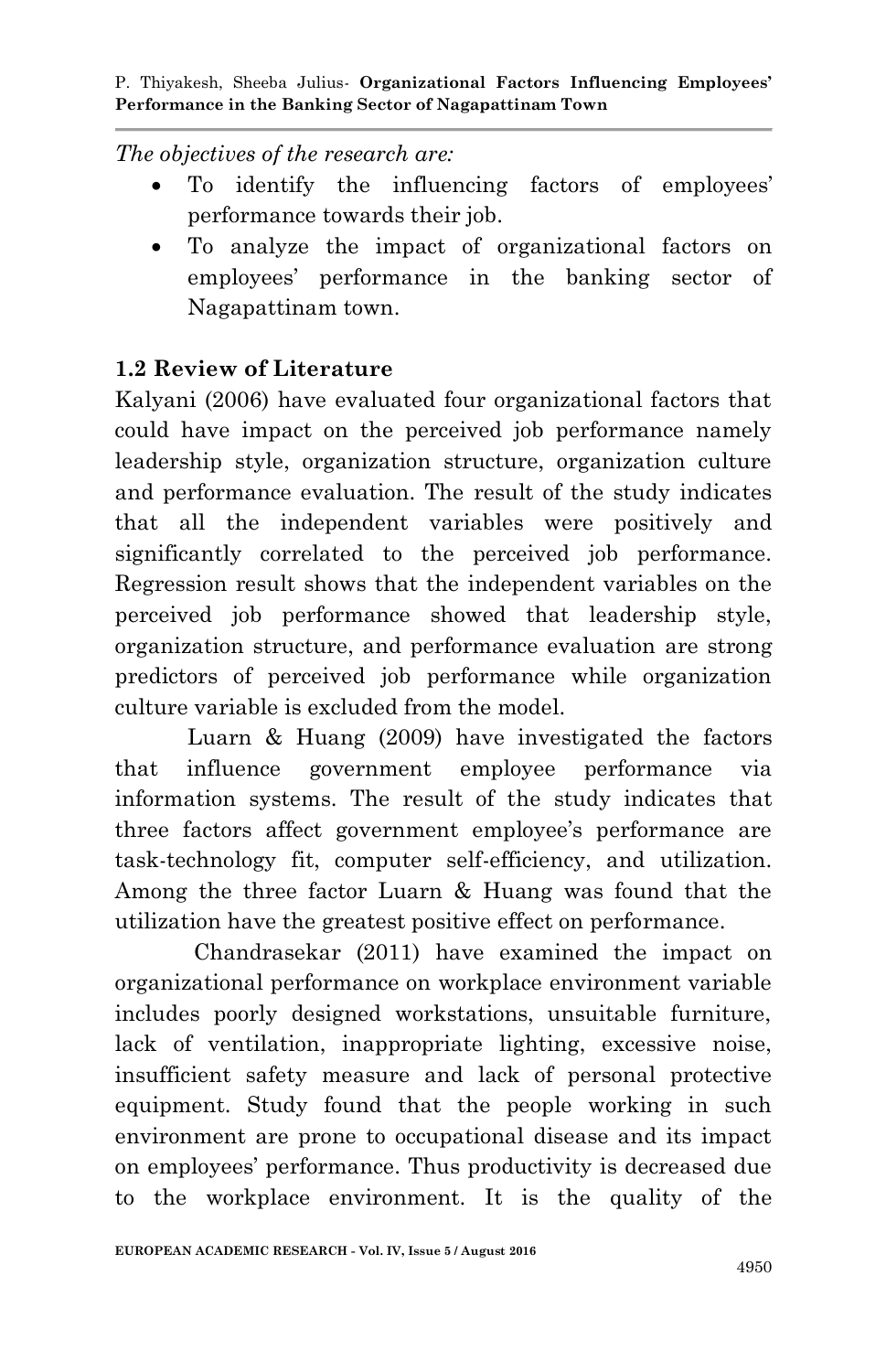employees' workplace environment that most impacts on their level of motivation and subsequent performance.

Jankingthong & Rurkkhum (2012) have investigated the factors affecting job performance. The result of the study revealed that the organizational justice, work engagement, and public service motivation have direct effects towards job performance and the transformational leadership has both direct and indirect effects toward job performance.

Truong (2012) have identified the impact of organizational factors on employees' performance. The result of factor analysis shows that the identification of factors having significant impact to employees' performance, and the extraction of four groups named as organizational culture, leadership, communication and working environment. Regression analysis proved that these four groups have statistically significant influence to the employees' performance in Vietnamese companies, which communication has the highest impact.

Saeed et al (2013) have analyzed the factors affecting the performance of employees working in banking sector. The study found the variables include manager's attitude, organizational culture, personal problems, job content and financial rewards have a positive impact on the performance of the employees except personal problems of the employees that hinders the performance of the employees.

Muda et al (2014) have investigated the three factors namely job stress, motivation and communication are considered as the important elements influencing employees' performance. The findings of the study reveal that the value of the determination coefficient test is 59.3 per cent, indicating that the employees' performance is explained by job stress, motivation, and communication factors. The F-test shows that the job stress, motivation and communication variable are simultaneously influence employees' performance, while the Ttest shows that both job stress and motivation variable have no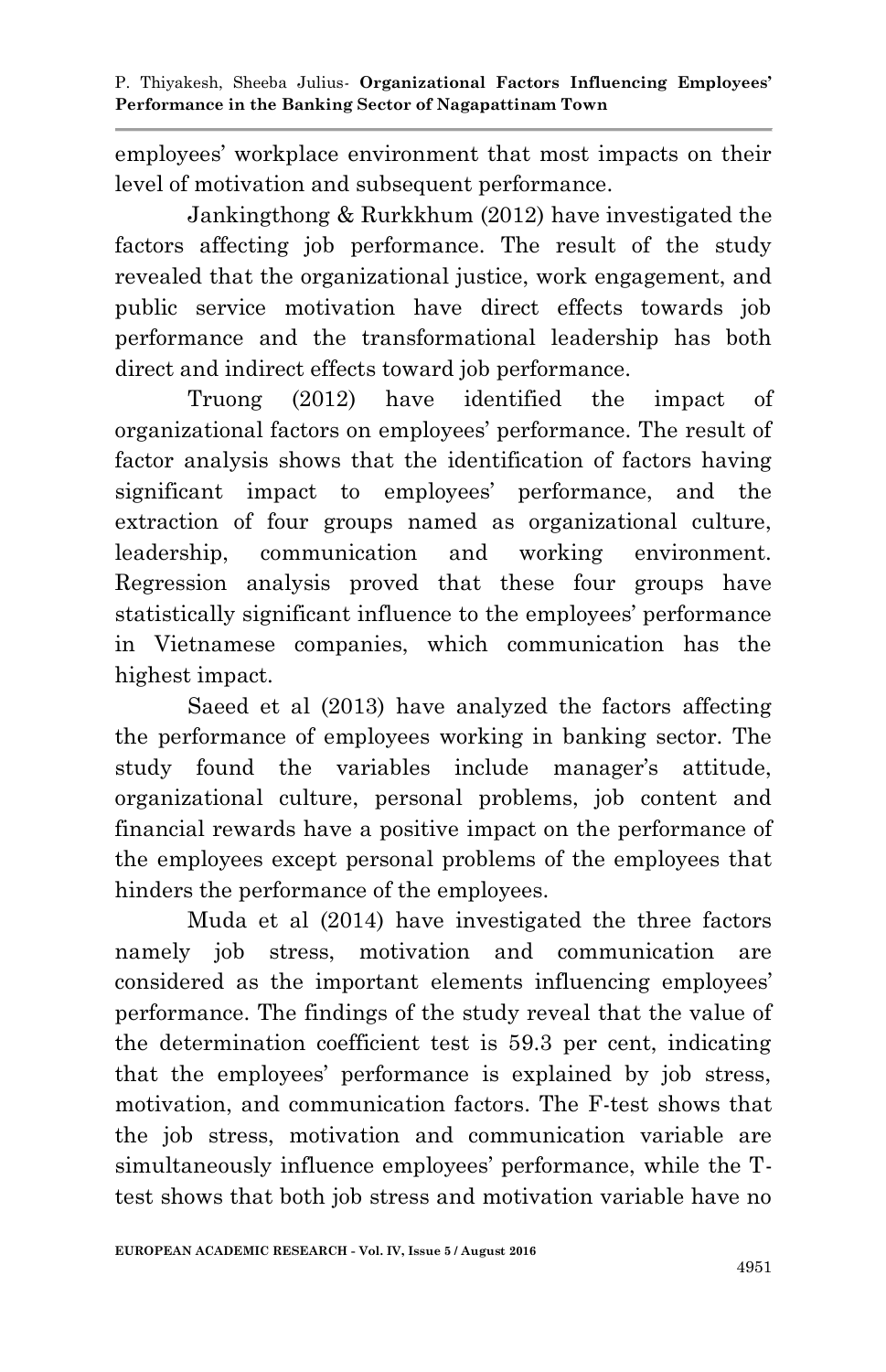partial effect on the employees' performance, whereas the communication variable has a partial effect on employees' performance.

Thao & Hwang (2015) have investigated the factors include leadership, organizational culture, working environment, motivation and training which affecting job performance of the employees. The result of the study revealed that there are three factors including leadership, motivation and training have direct effects towards employees' performance.

From the review of literature, the researcher has identified six factors influencing employees' performance in banking sector. Factors such as leadership style, organization culture, organization structure, workplace environment, job stress and financial rewards.



**Source: Designed by researcher**

# **1.3 Testing Hypothesis**

- Organizational factors do not have any effect on employees' performance.
- There is a positive relationship between organizational factors and employees' performance.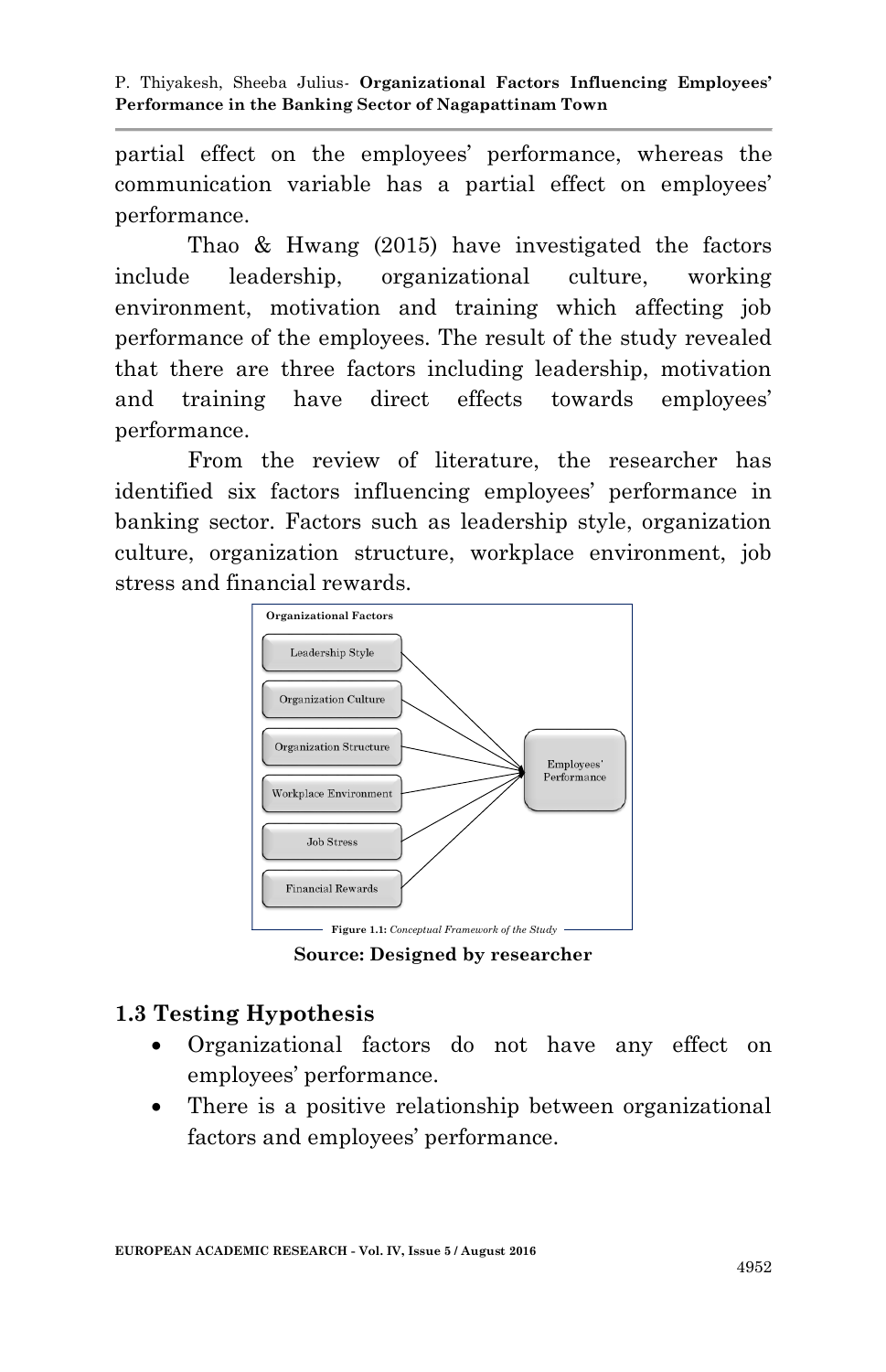## **MATERIALS AND METHODS**

## **2.1 Participants and Procedure**

Survey method will be used to collect data. Both the primary and secondary data have been used in the proposed study. Questionnaire will be constructed by formulating closed ended so that there is a maximum margin to know about the impact of organizational factors leadership style, organization culture, organization structure, workplace environment, job stress, and financial rewards on the employees' performance in the banking sector of Nagapattinam Town. There are 21 private and public sector banks are located in Nagapattinam town. The research has adopted systematic random sampling procedures. There are 335 participants was taken for the study of which 200 employees from public sector banks and 135 employees from private sector banks. The 335 employees were split and randomly assigned to two lists, '1' and '2'. When the target persons on list 2 could not be found, owing to a move or incorrect archival information, a person on list 1 was then substituted. The duration of the study took nearly two months from 20th December' 2015 to 21th February' 2016.

A sample size of 167 respondents (64.7% of men and 35.3% of women), the mean age group was 2.17 years, and experience was 2.22 years, there were 52.1% of employees have finished their graduation, 56.9% were married and 43.1 were unmarried. Five points Likert scale  $(1 =$  Strongly Agree;  $2 =$ Agree;  $3$  = Neutral;  $4$ = Disagree; and  $5$  = Strongly Disagree) was used for the study. IBM SPSS Version 23 was used to analyze and interpret the data. Techniques like frequency and multiple regression analysis is used to find out the impact of organizational factor influencing employees' performance.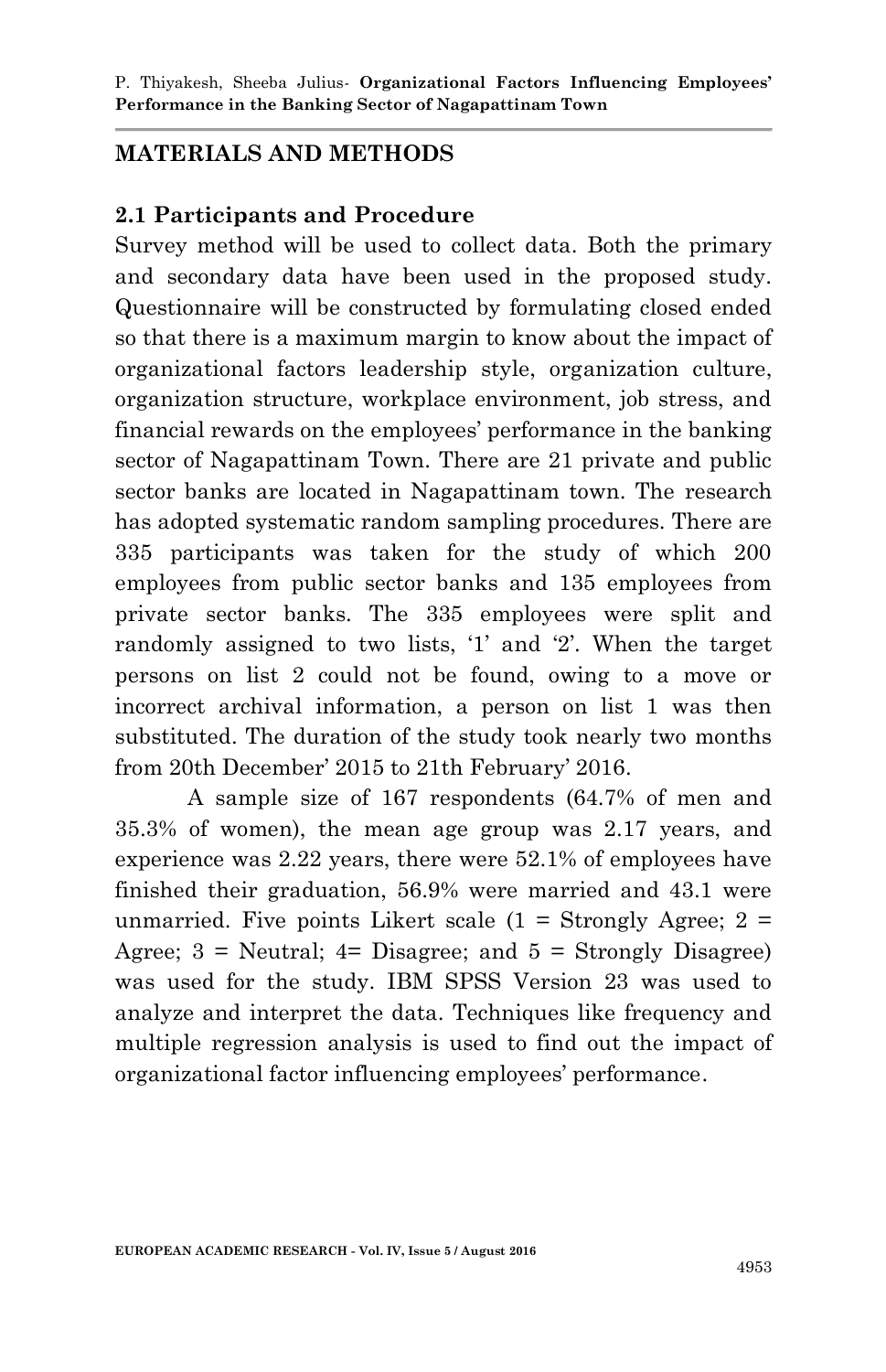### **RESULTS AND DISCUSSION**

Table 1 explores the demographic profile of the respondents in banking sector of Nagapattinam town. Out of 167 participants, 64.7 per cent were male and 35.3 per cent were female. The predominant age group of the respondents (25.1 per cent) is up to 25 years and  $(41.9 \text{ per cent})$  is  $26 - 40 \text{ years}$ . The other age groups of the participants are  $(23.4 \text{ per cent})$  is  $41 - 55 \text{ years}$ and (9.6 per cent) is above 55 years. The majority of the marital status of the participants (56.9 per cent) is married and (43.1 per cent) is unmarried. The education qualification of the respondents' shows highest of (52.1 per cent) is graduate, followed by (24.6 per cent and 23.4 per cent) is post graduate and professional degree respectively. The majority of the participants (36.5 per cent) have a monthly income up to Rs. 20,000, participants of (35.3 per cent) have a monthly income between Rs. 20,001 and Rs. 40,000, participants of (17.4 per cent) have a monthly income above Rs. 60,000 and participants of (10.8 per cent) have a monthly income between Rs. 40,001 and Rs. 60,000. The majority of the participants (36.5 per cent) have up to 5 years of experience,  $(24.6 \text{ per cent})$  have 5 to 10 years of experience, (19.8 per cent) have more than 15 years of experience, and (19.2 per cent) have 11 to 15 years of experience (see table no. 1).

Multiple regression analysis is conducted in order to the impact of organizational factors on employees' performance. To know the significant organizational factors which highly influence the employees' performance at work place. The dependent variable is employees' performance and among the six organizational factors (see table no. 2), the impact of organizational factor variables on employees' performance is analyzed with the help of multiple regressions.

The output shows that the results of fitting a multiple linear regression model to describe the relationship between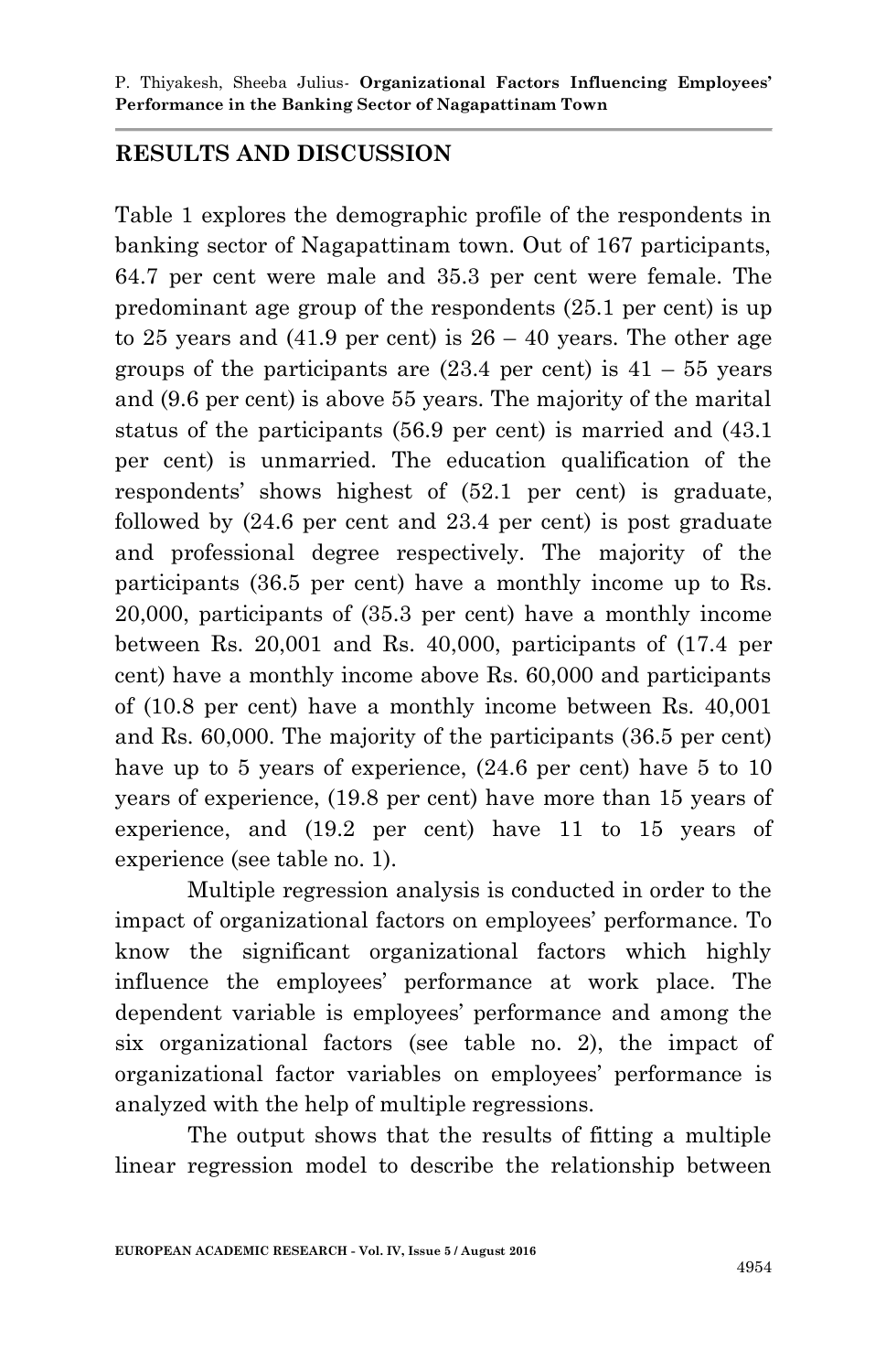employees' performance and six organizational factors. The equation of fitted model is;

#### **Employees' Performance = 0.087 – 0.084 X1 (OF1) + 0.076 X2 (OF2) + 0.011 X3 (OF3) + 0.226 X4 (OF4) + 0.337 X5 (OF5) + 0.389 X6 (OF6)**

Since the significant (p-value) in the ANOVA table is 0.000 (which is less than 0.05) (see table no. 5), it shows that there is a statistical significant relationship between the organizational factors at 95.0 per cent confidence level. In the table of model summary, the R2 statistic indicates that the predictor variables jointly explained 71.0 per cent of variance of employees' performance, while the remaining 29.0 per cent could be due to extraneous variables. The standard error of the estimate shows the standard deviation of the residuals to be 0.807 (see table no. 3). The impact of six organizational factors influencing employees' performance has given in the table no. 2. The table no. 4 clearly indicates among the six independent variables of organizational factors, OF5 (Job Stress) and OF6 (Financial Rewards) has statistically significant at the 95.0 per cent confidence level. Whereas the variables namely OF1 (Leadership Style), OF2 (Organization Culture), OF3 (Organization Structure), and OF4 (Workplace Environment) has statistically insignificant and fail to predict the employees' performance. It also noted that among the six organizational factors, the highest p-value of 0.936 has laid on OF3 (Organization Structure), probably this could not create any impact on employees' performance.

The variables namely OF2 (Organizational Culture) and OF5 (Job Stress) have a 52.0 per cent of relationship between them is highest among the six reliability items (see table no. 6).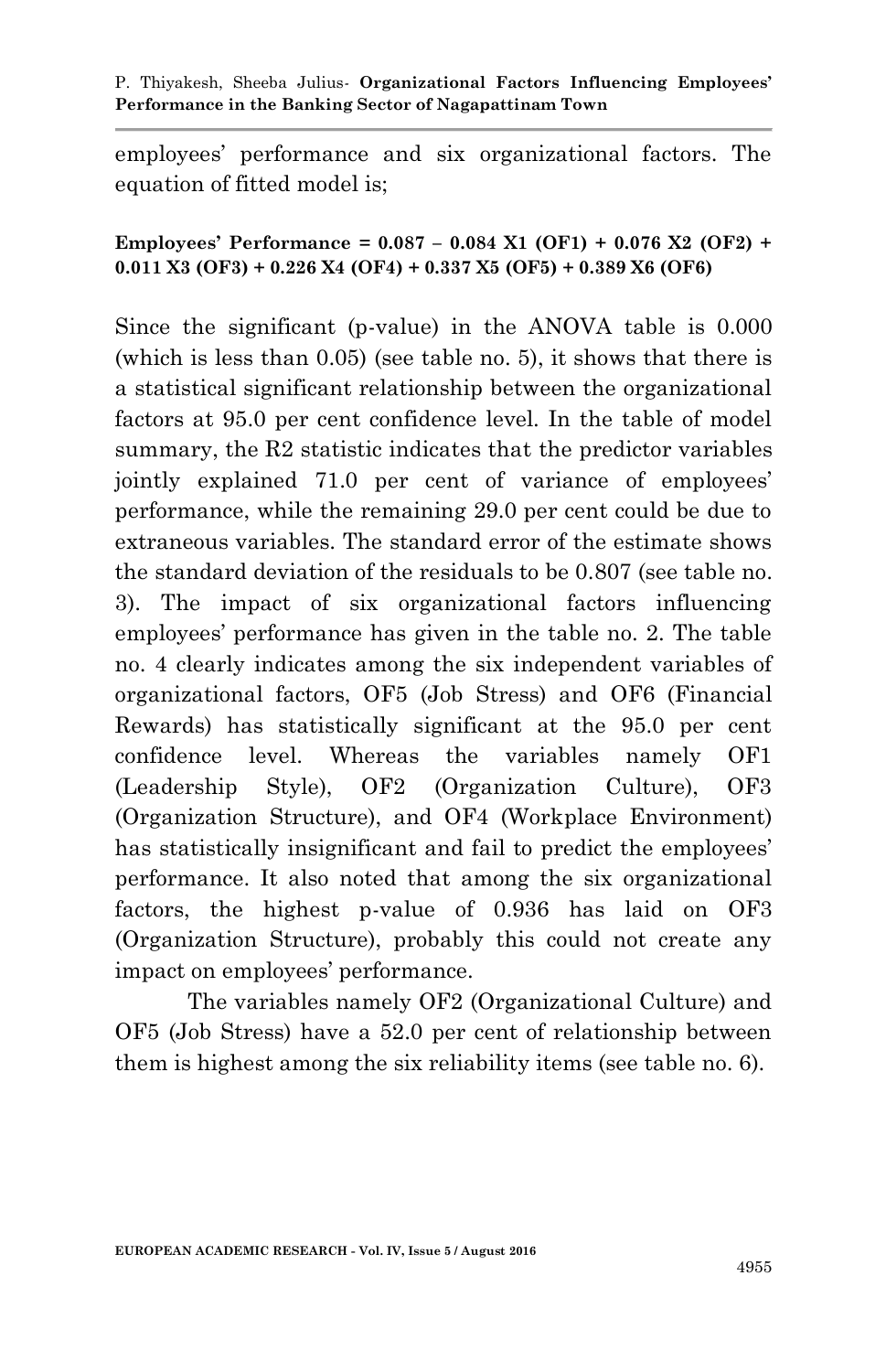# **CONCLUSION**

Nowadays, employees' performance is supposed to be one of the most important factors influencing the overall organization performance and the success of the organization in the competitive market. The main purpose of the study is to find out the impact of organizational factors on the employees' performance in the banking sector of Nagapattinam town. Through the data analysis mentioned in the introduction, the researcher figured out the general conclusions. The researcher found that the job stress and financial rewards highly influencing employees' performance at the work place. When the job stress is getting increase, employees are losing the concentration, it leads to reduce their performance and the mean time financial reward is one of the most important factors affecting employees performance in the organization, most of aspects of financial rewards including pay, bonus, incentives, allowance and etc., is supposed to be the financial factors of motivation. In the researcher's observation, this kind of motivation is important at the banking sector but not enough to keep the employees at the best, for the employees tends to focus on the rewards and not the work itself or only work well enough to get the rewards, when the organization failed to financially motivate their employees, it reduces their satisfaction and commitment. It leads to reduce the employees' performance as well as attrition rate in the organization. The result of the study reveals that the factors include leadership style, organization culture, organization structure and workplace environment has indirectly influencing employees' performance in the organization. Owning and high trained workforce is supposed to be the competitive advantage of banking sector in Nagapattinam district, the banking sector encourage them to perform better for a better organization by leadership style. Regarding the organization culture, organization structure and workplace environment factor, the researcher recommends to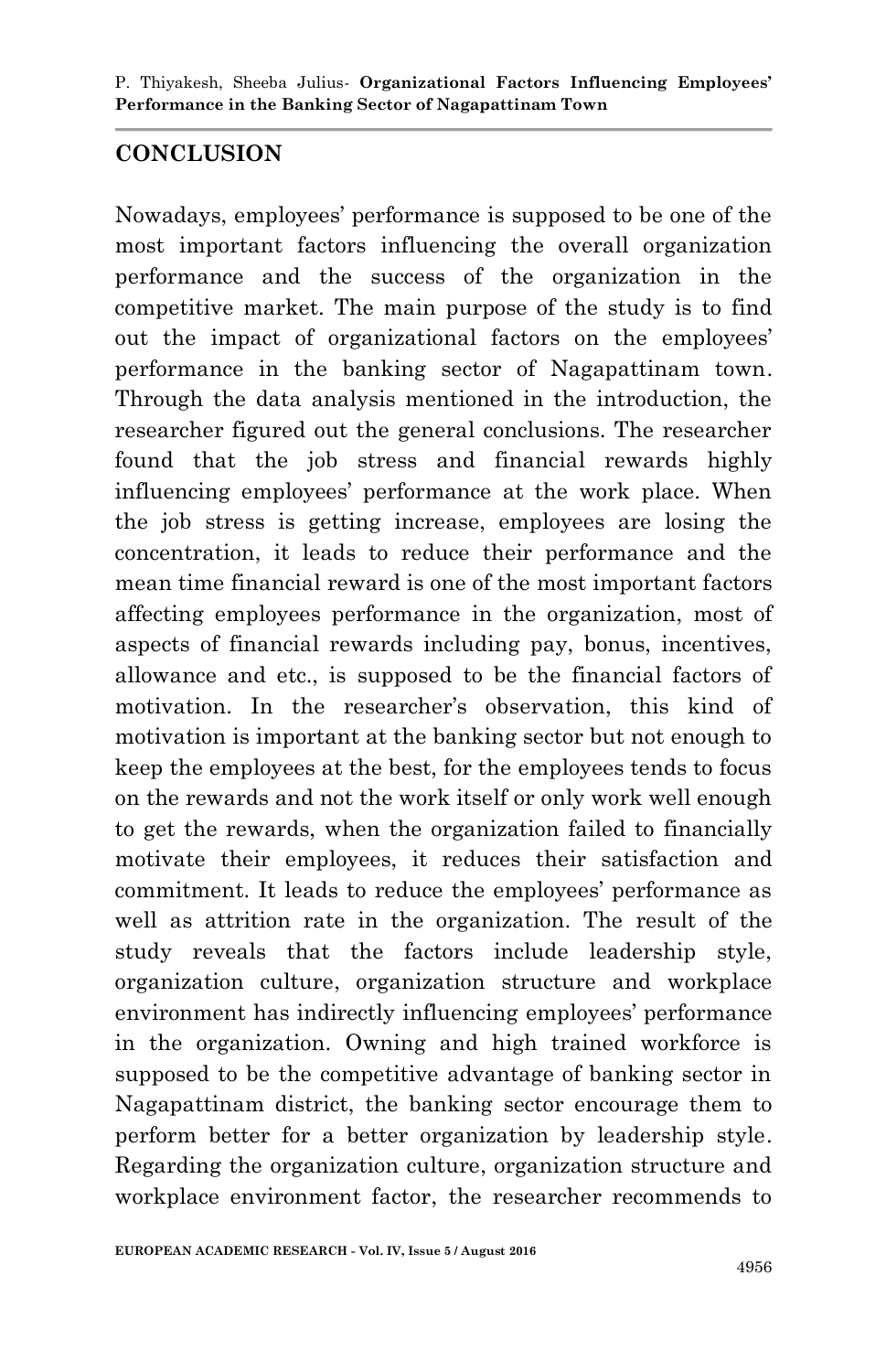reanalyze this factor to evaluate its affect to employee performance at banking sector after a suitable period of building and popularizing the corporate culture among the whole banking sector. In conclusion, the study found that when an opportunity and flexible work design are given to the employees to advance in their field of work, it will enhance their performance.

## **LIMITATION AND FUTURE RESEARCH DIRECTION**

This study left several issues to be addressed. First of all, the survey to collect the data use for this research only conducted in banking sectors located in Nagapattinam town, therefore it may not reflex truly for the whole banking sectors in Nagapattinam district. Further research could conduct a survey for the whole Nagapattinam district, it will increase reliability. Second, the time of doing this research is quite short and the number of participants in the survey was quite small, the ability of research author is limited, so the quality of the research may not so high. Further research should increase the number of participants and put more time and effort in doing research that could improve the quality. Third, there are many organizational factor influencing employees' performance, but in this study only six organizational factors were analyzed, so further research could extend the number of organizational factors which may explore and contribute more valuable knowledge to theory and practice.

### **REFERENCES**

1. Anusha, M., (2014). An Empirical Study on Work Life Balance. *International Journal of Advanced Scientific Research & Development (IJASRD), 1* (1), pp. 43 – 49.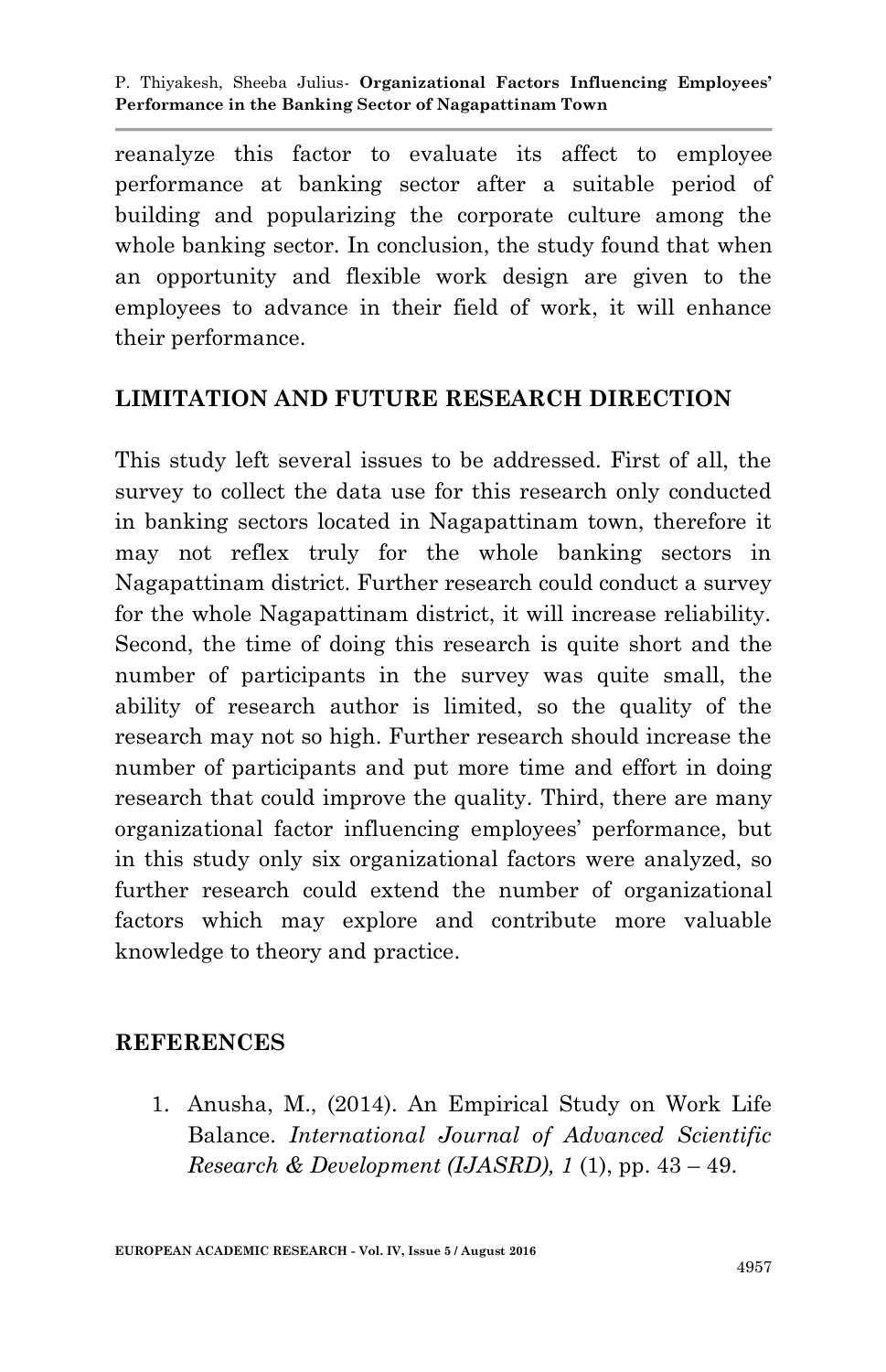- 2. Bhuvaneshwari, K., (2015). A Study on Effectiveness of Training and Development in Reliance Communication Ltd., Chennai. *International Journal of Advanced Scientific Research & Development (IJASRD), 2* (02) Ver. II, (Special Issue – August 2015), pp.  $372 - 376$ .
- 3. Chandrasekar, K., (2011). Workplace Environment and its Impact on Organizational Performance in Public Sector Organization. *International Journal of Enterprise Computing and Business Systems, 1* (1), pp. 1 – 19.
- 4. Creswell, J. W. (2008). Educational Research: Planning, conducting, and evaluating quantitative and qualitative research, 3rd Edition, Upper Saddle River: Pearson.
- 5. Jankingthong, K., & Rurkkhum, S., (2012). Factors Affecting Job Performance: A Review of Literature. *Silpakorn University Journal of Social Science, Humanities and Arts, 12* (2), pp. 115 – 127.
- 6. Kalidoss, K., & Vijayalakshmi, P., (2015). Effectiveness of Training and Development Programmes of Public Sector Bank Employees in Mayiladuthurai Town. *International Journal of Advanced Scientific Research & Development (IJASRD), 2* (02) Ver. I, (Special Issue – August 2015), pp. 138 – 143.
- 7. Kalyani, L. D., (2006). An Empirical Investigation of the Impact of Organizational Factors on the Perceived Job Performance of Shop Floor Employees of Large Scale Garment Industries in Sri Lanka. *Sabaragamuwa University Journal, 6* (1), pp. 82 – 92.
- 8. Kousalya, N., (2015). A Study on Problem Faced by Women Employees in IT/ITES Sector. *International Journal of Advanced Scientific Research & Development (IJASRD), 2* (02) Ver. III, (Special Issue – August 2015), pp.
- 9. Kumar, V. G., & Ezhilarasi, A., (2015). A Study on Job Satisfaction among the Middle Level Managers in Public and Private Sector General Insurance Companies in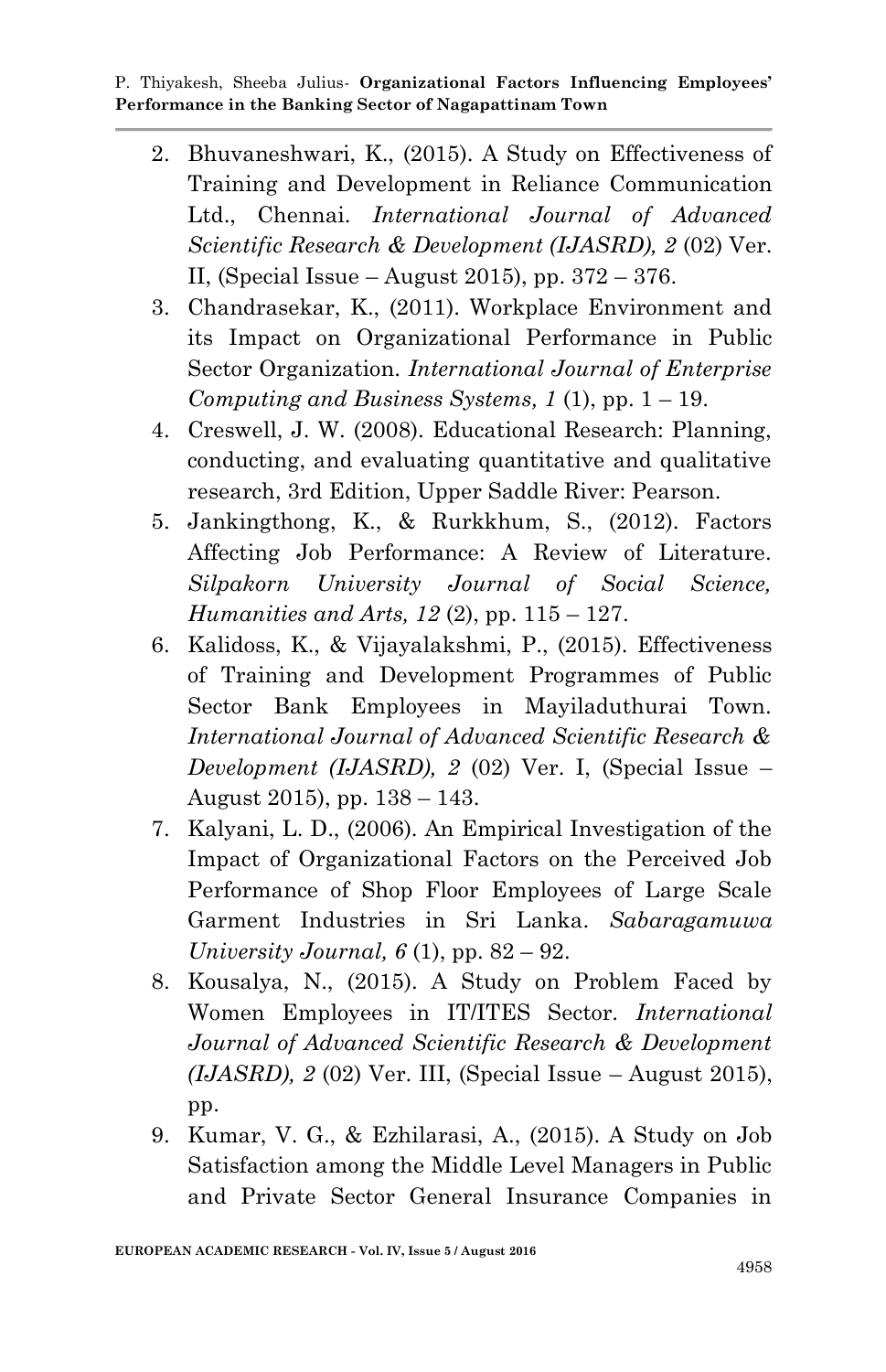Chennai City. *International Journal of Advanced Scientific Research & Development (IJASRD), 2* (02) Ver. I, (Special Issue – August 2015), pp. 111 – 116.

- 10. Luarn, P., & Huang, K-L., (2009). Factors Influencing Government Employee Performance via Information Systems Use: An Empirical Study. *Electronic Journal of e-Government, 7* (3), pp. 227 – 240.
- 11. Mahalakshmi, V., & Arumugam, N., (2015). A Study on Job Satisfaction among the Employees of City Union Bank in Kumbakonam. *International Journal of Advanced Scientific Research & Development (IJASRD), 2* (02) Ver. II, (Special Issue – August 2015), pp. 385 – 388.
- 12. Muda, I., Rafiki, A., & Harahap, M. R., (2014). Factors Influencing Employees' Performance: A Study on the Islamic Banks in Indonesia. *International Journal of Business and Social Science, 5* (2), pp. 73 – 80.
- 13. Nehru, J. M., & Reddy, H., (2015). A Study on Impact of Training on Employees' Job Satisfaction (With Special Reference to Automobile Manufacturing Industries in Chennai). *International Journal of Advanced Scientific Research & Development (IJASRD), 2* (02) Ver. I, (Special Issue – August 2015), pp. 129 – 134.
- 14. Park, M. J., Dulambazar, T., & Rho, J. J., (2013). The Effect of Organizational Social Factors on Employee Performance and the Mediating Role of Knowledge Sharing: Focus on e – government utilization in Mongolia. *Information Development,* pp. 1 – 16. Doi: 10.1177/0266666913494908.
- 15. Prince, R., (2015). Employee Job Satisfaction in Puducherry Road Transport Corporation (PRTC) Ltd., Puducherry. *International Journal of Advanced Scientific Research & Development (IJASRD), 2* (4), pp.  $159 - 163.$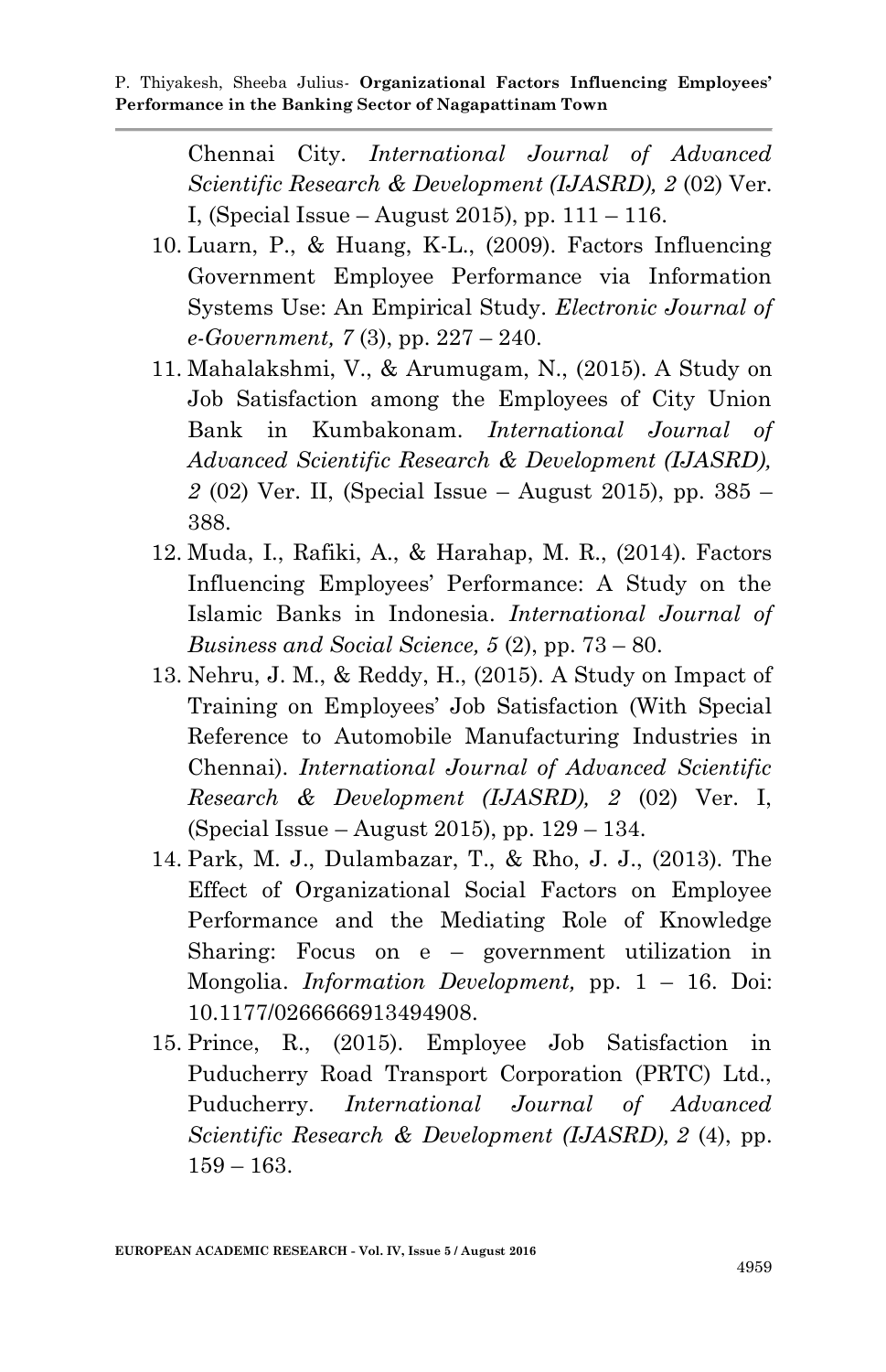- 16. Raj, A. E. A. I., (2013). A Study on Mid-Career Blues with refers to Hyundai Motor India Limited, Irungattukottai, Chennai. *IOSR Journal of Business and Management (IOSR-JBM), 12* (2), pp. 52 – 55. Doi: 10.9790/487X-1225255.
- 17. Raj, A. E. A. I., & Julius, S. (2015). Working Father and their perceived Work–Life Balance with special reference to Hyundai Motors (I) Private Limited at Chennai. *International Journal of Advanced Scientific Research & Development (IJASRD), 2* (1), (Special Issue  $-$  March 2015), pp.  $50 - 58$ .
- 18. Raj, A. E. A. I., & Julius, S. (2015). A Comparative Analysis of Occupational Stress among the Employees Working in Public and Private Sector Banks in Karaikal District of Union Territory of Puducherry, India. *European Academic Research, 3* (9), pp. 10292 – 10316.
- 19. Rajakrishnan, V. S., & Raj, A. E. A. I., (2015). Profitable Change Management: An Empirical Report. *International Journal of Advanced Scientific Research & Development (IJASRD), 2* (02) Ver. II, (Special Issue – August 2015), pp. 377 – 384.
- 20. Rajasekar, S., Philominathan, P., & Chinnathambi, V., (2013). *Resaerch Methodology.* Retreived from http://arxiv.org/abs/physics/0601009v3
- 21. Rajeswari, P., & Rajakrishnan, V. S., (2015). An analysis of job dimensions on organizational commitment with special reference to sales representatives at Nagapattinam district. *International Journal of Advanced Scientific Research & Development (IJASRD),*   $2(4)$ , pp.  $10-20$ .
- 22. Saeed, R., Mussawar, S., Lodhi, R. N., Iqbal, A., Nayab, H. H., & Yaseen, S., (2013). Factors Affecting the Performance of Employees at Workplace in the Banking Sector of Pakistan. *Middle-East Journal of Scientific Research, 17* (9), pp. 1200 – 1208.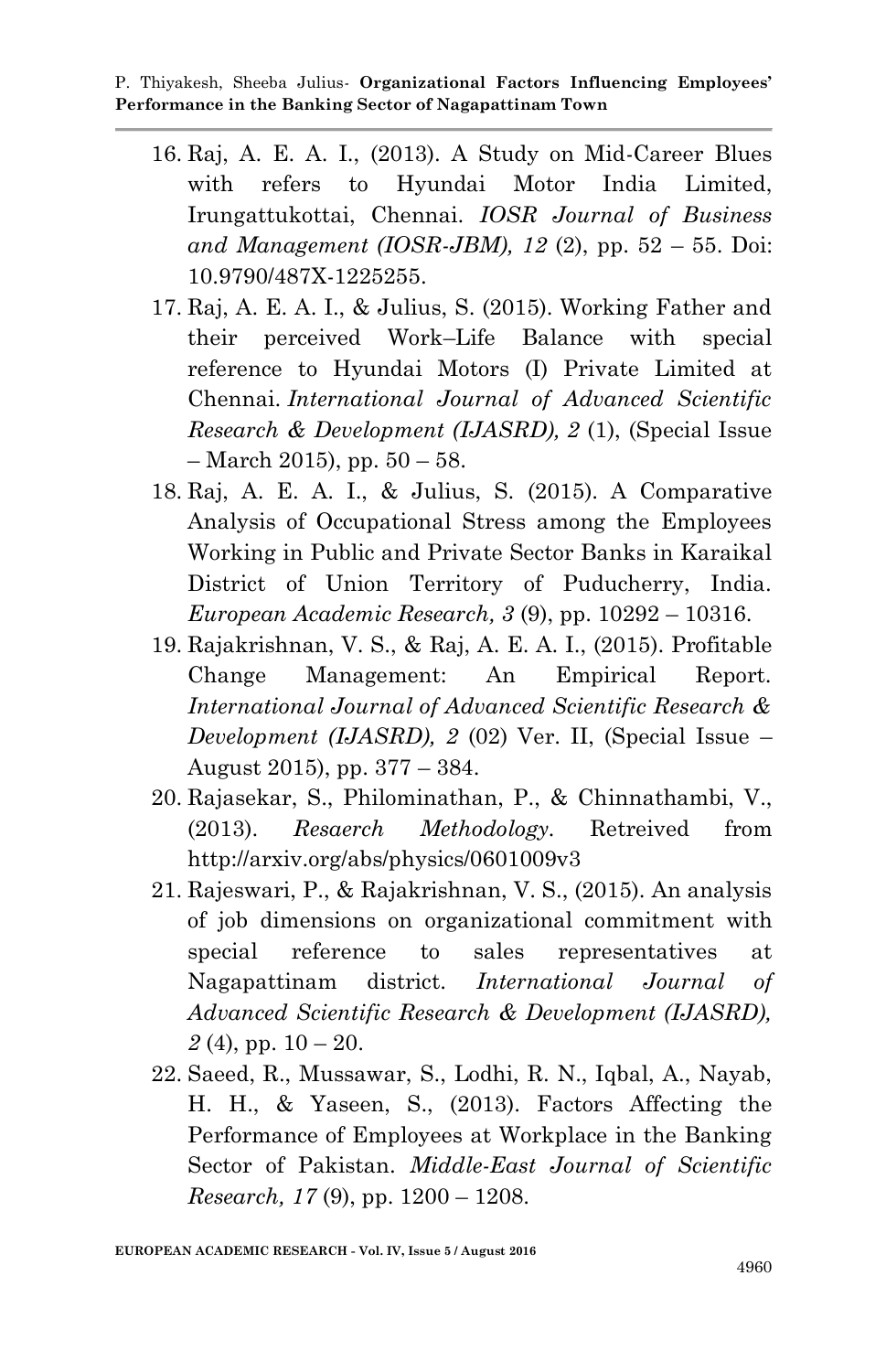- 23. Seniwoliba, J. A., (2015). Equitable Pay as an Antecedent of Work Performance and Job Satisfaction: Experience from University for Development Studies. *International Journal of Advanced Scientific Research & Development (IJASRD), 2* (4), pp. 57 – 83.
- 24. Senthilkumar, P., (2015). A Study on Employee Absenteeism in TNEB (With Reference to Trichy Region). *International Journal of Advanced Scientific Research & Development (IJASRD), 2* (02) Ver. III, (Special Issue – August 2015), pp.578 – 582.
- 25. Srinivasan, T., & Lalitha, N., (2015). A Study on Working Stress of Women Employees in Private Companies in Cuddalore District. *International Journal of Advanced Scientific Research & Development (IJASRD), 2* (02) Ver. III, (Special Issue – August 2015), pp. 570 – 577.
- 26. Subathra, J., & Rajakrishnan, V. S., (2015). A Study on Customer Satisfaction of Life Insurance Corporation (LIC) in Nagapattinam. *International Journal of Advanced Scientific Research & Development (IJASRD),*   $2(1)$ , pp.  $42 - 51$ .
- 27. Thao, L. T. T., & Hwang, C-S. J. (2015). Factors Affecting Employee Performance – Evidence from Petrovietnam Engineering Consultancy J.S.C. Retrieved from http://ir.meiho.edu.tw/handle/987654321/2774.
- 28. Thariq, M. M., & Mojideen, H. O. M., (2014). A Study on Employee Attrition and Its Influencing Factors Relating to Employee Retention. *International Journal of Advanced Scientific Research & Development (IJASRD),*   $1(1)$ , pp.  $50 - 56$ .
- 29. Theerthamalai, S., & Rejandiran, K. R., (2015). Managerial Stress Reducation Techniques and Its Effect on Managerial Performance Bank Employee in Chidambaram Town. *International Journal of Advanced*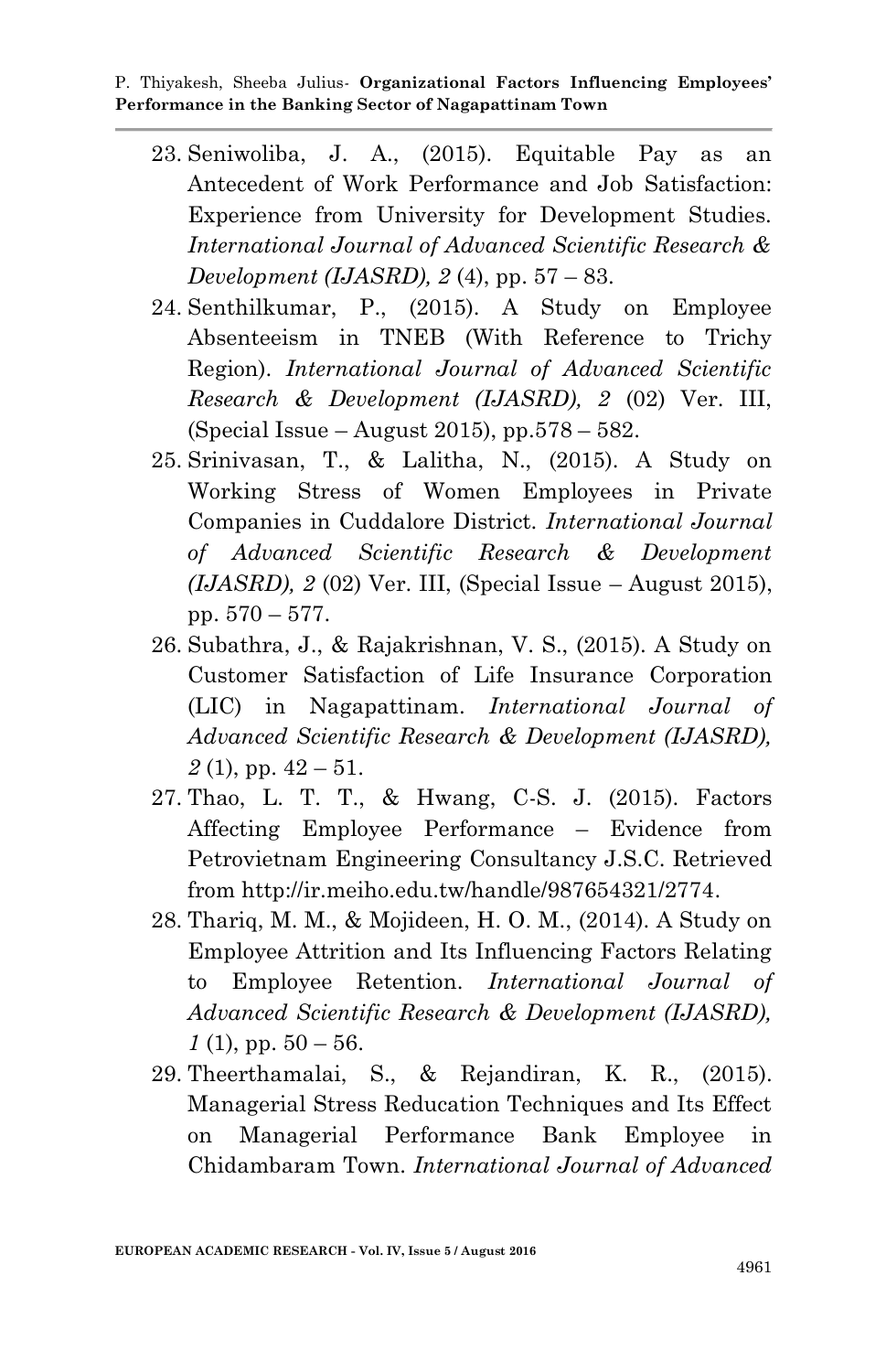*Scientific Research & Development (IJASRD), 2* (02) Ver. II, (Special Issue – August 2015), pp.  $367 - 371$ .

- 30. Thiyakesh, P., & Julius, S. (2015). A study on job satisfaction with special reference to Safeway Dredging Enterprises at Nagapattinam. *International Journal of Advanced Scientific Research & Development (IJASRD), 2* (01), (Special Issue – March 2015), pp. 59 – 63.
- 31. Truong, N. C., (2012). The Impact of Organizational Factors on Employees' Performance in Vietnamese Companies. Unpublished Research Report from Ho Chi Minh City.
- 32. http://financialservices.gov.in/banking/listofbanks.asp
- 33. http://idv.sagepub.com/content/early/2013/06/26/0266666 913494908
- 34. http://link.springer.com/article/10.1007/s10488-006- 0039-1
- 35. http://smallbusiness.chron.com/factors-affectingemployee-performance-978.html
- 36. http://www.emeraldinsight.com/doi/abs/10.1108/0307480 0310504357
- 37. http://www.jstor.org/stable/2112828?seq=1#page\_scan\_ta b\_contents
- 38. http://www.managementstudyguide.com/factorsaffecting-employee-behaviour.htm
- 39. http://www.ukessays.com/essays/business/internal-andexternal-factors-affecting-organisational-behaviourbusiness-essay.php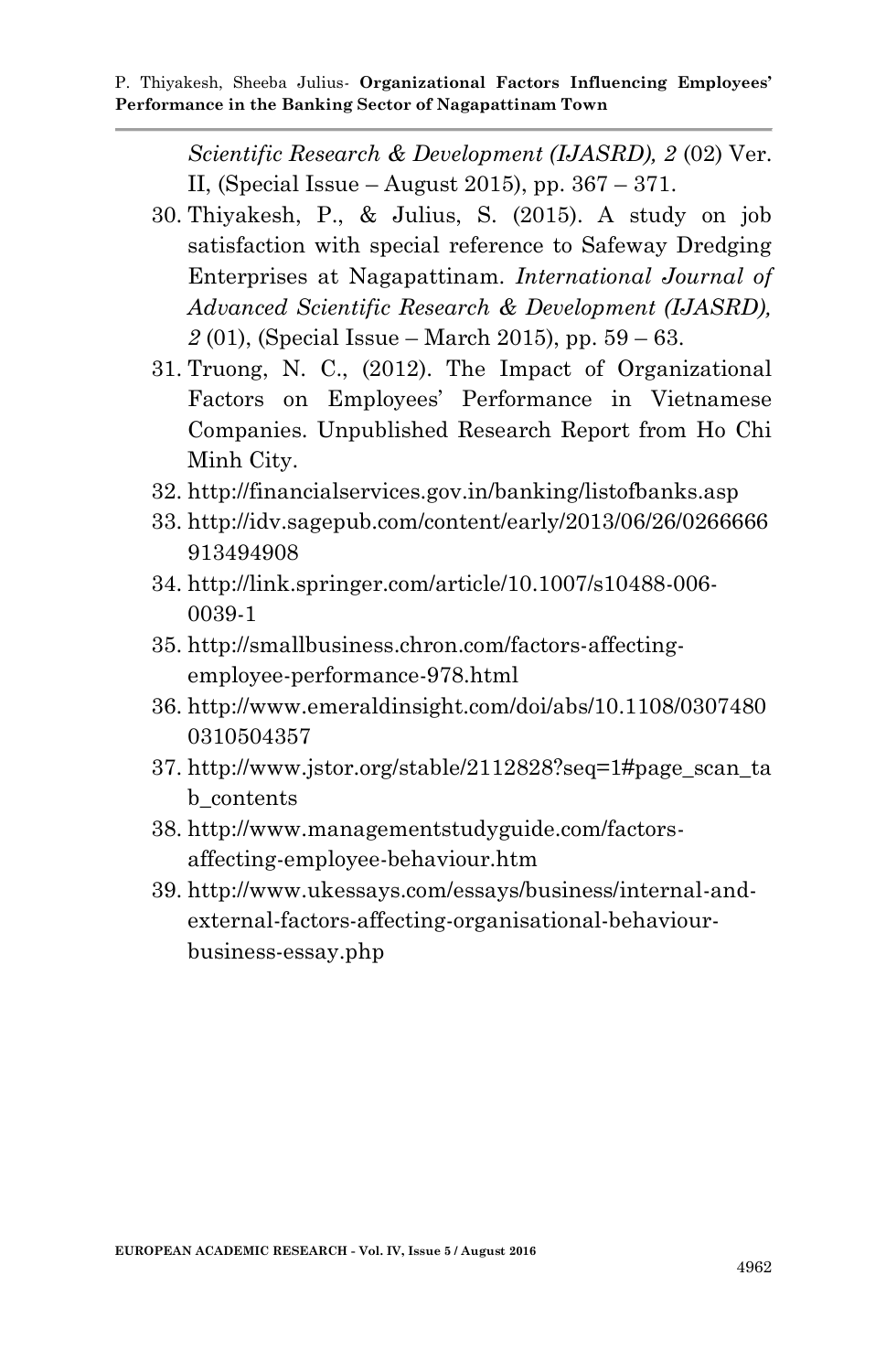#### **APPENDIX**

#### **Table No. 1: Distribution of Sample Respondents on the Basis of Personal & Demographic Information**

| Personal &<br><b>Demographic Profile</b> | Category                 | No. of<br>Participants<br>$(N = 167)$ | Percentage |  |
|------------------------------------------|--------------------------|---------------------------------------|------------|--|
| <b>Types of Bank</b>                     | Public Sector            | 100                                   | 59.9       |  |
|                                          | Private Sector           | 67                                    | 40.1       |  |
| Gender                                   | Male                     | 108                                   | 64.7       |  |
|                                          | Female                   | 59                                    | 35.3       |  |
|                                          | $Up$ to $25$ years       | 42                                    | 25.1       |  |
| Age                                      | 26-40 years              | 70                                    | 41.9       |  |
|                                          | $41-55$ years            | 39                                    | 23.4       |  |
|                                          | Above 55 years           | 16                                    | 9.6        |  |
| <b>Marital Status</b>                    | Married                  | 95                                    | 56.9       |  |
|                                          | Unmarried                | 72                                    | 43.1       |  |
|                                          | Graduate                 | 87                                    | 52.1       |  |
| <b>Education Qualification</b>           | Post Graduate            | 41                                    | 24.6       |  |
|                                          | Professional             | 39                                    | 23.4       |  |
|                                          | $Up$ to $Rs.20,000$      | 61                                    | 36.5       |  |
| Monthly income                           | Rs. 20,001 to Rs. 40,000 | 59                                    | 35.3       |  |
|                                          | Rs. 40,001 to Rs. 60,000 | 18                                    | 10.8       |  |
|                                          | Above Rs.60,000          | 29                                    | 17.4       |  |
|                                          | $Up$ to 5 years          | 61                                    | 36.5       |  |
| Experience                               | 5 to 10 years            | 41                                    | 24.6       |  |
|                                          | 11 to 15 years           | 32                                    | 19.2       |  |
|                                          | More than 15 years       | 33                                    | 19.8       |  |

**Source:** *Compiled from field data*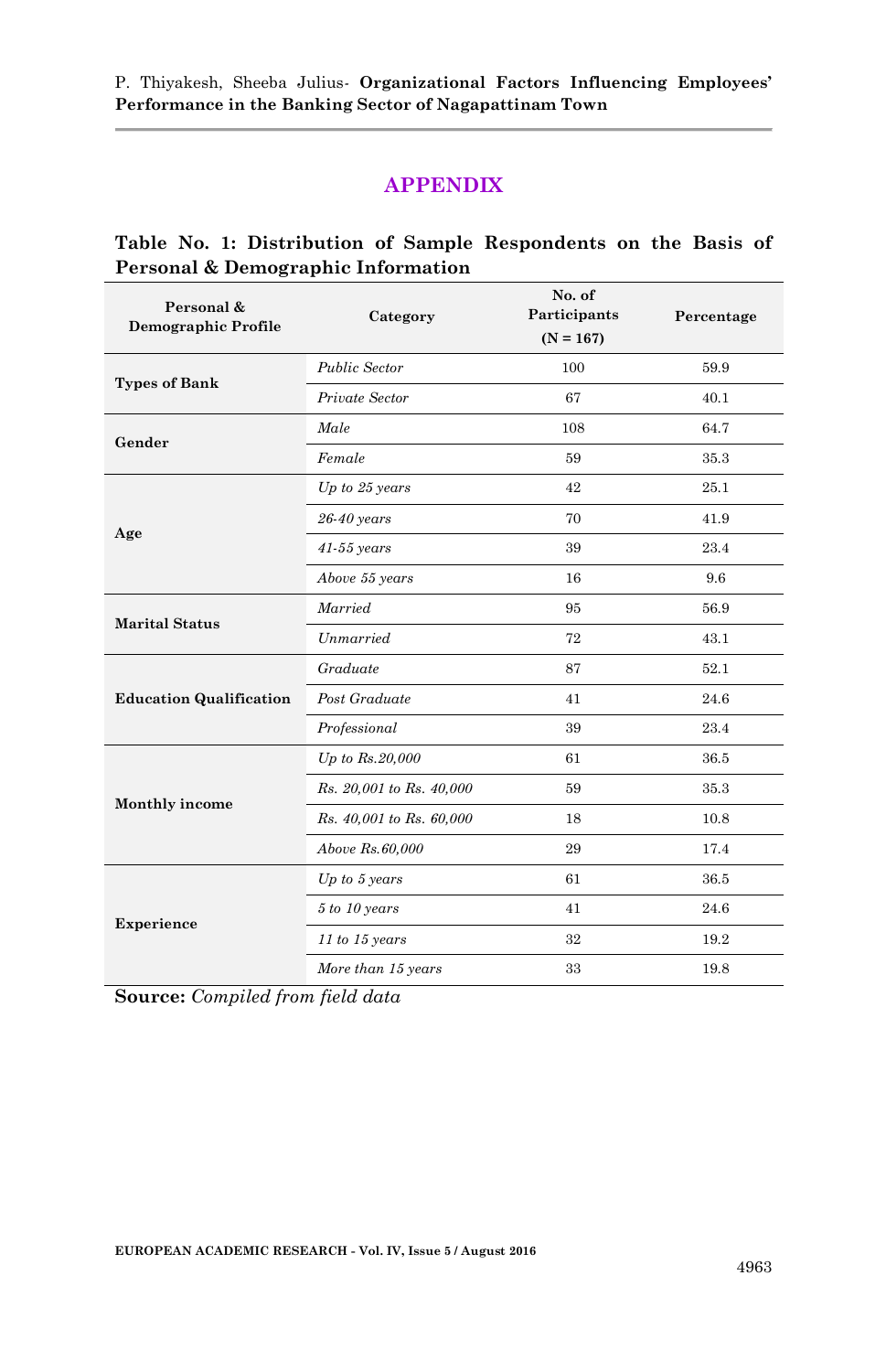| Dependent $Y \rightarrow$         | <b>Employees' Performance</b> |  |  |
|-----------------------------------|-------------------------------|--|--|
| Predictor $\downarrow$            | Organizational Factors (X)    |  |  |
| X1 (OF1)                          | Leadership Style              |  |  |
| X <sub>2</sub> (OF <sub>2</sub> ) | Organization Culture          |  |  |
| X3 (OF3)                          | Organization Structure        |  |  |
| X4 (OF4)                          | Workplace Environment         |  |  |
| X5 (OF5)                          | Job Stress                    |  |  |
| X6 (OF6)                          | Financial Rewards             |  |  |

**Table No. 2: Dependent and Predictor Variables include in the Model**

**Source:** *As on Table No. 1*

#### **Table No. 3: Result of Model Summary – Organizational Factors vs. Employees' Performance**

| Method                                   | Enter |
|------------------------------------------|-------|
| <b>Sample Size</b>                       | 167   |
| Coefficient of determined $\mathbb{R}^2$ | 0.710 |
| $\mathbb{R}^2$ Adjusted                  | 0.699 |
| <b>Standard Error of Est.</b>            | 0.807 |

**Source:** *As on Table No. 1*

#### **Table No. 4: Result of Regression Equation showing the Impact of Organizational Factors on Employees' Performance**

| <b>Independent Variables</b> | Coefficient | Std. Error |          | Sig.  |
|------------------------------|-------------|------------|----------|-------|
| (Constant)                   | 0.087       | 0.215      | 0.407    | 0.684 |
| OF1                          | $-0.084$    | 0.143      | $-0.586$ | 0.558 |
| OF <sub>2</sub>              | 0.076       | 0.188      | 0.405    | 0.686 |
| OF3                          | 0.011       | 0.137      | 0.080    | 0.936 |
| OF4                          | 0.226       | 0.156      | 1.443    | 0.151 |
| OF <sub>5</sub>              | 0.337       | 0.082      | 4.092    | 0.000 |
| OF <sub>6</sub>              | 0.389       | 0.118      | 3.295    | 0.001 |

Source: *As on Table No. 1*